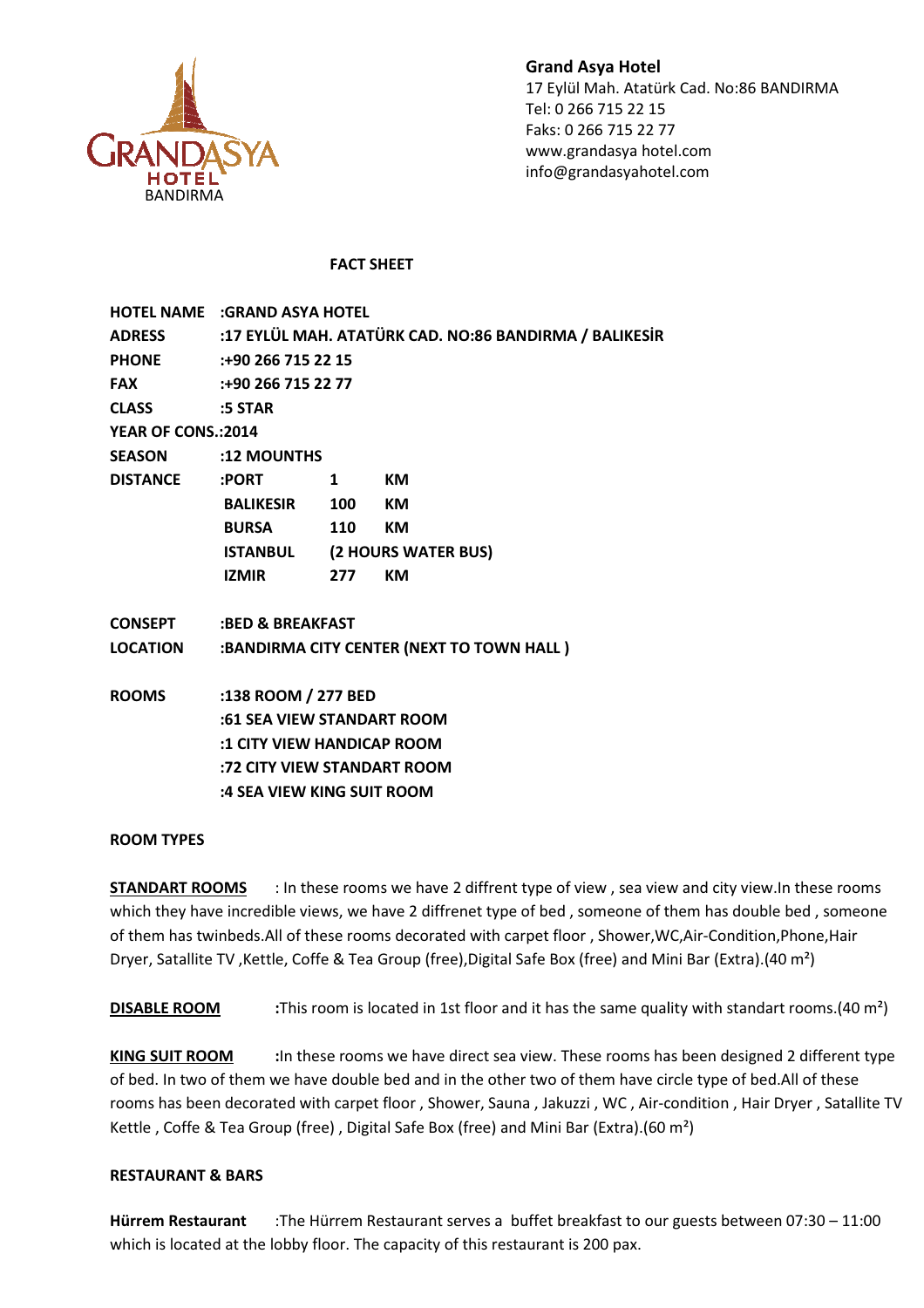

Grand Asya Hotel 17 Eylül Mah. Atatürk Cad. No:86 BANDIRMA Tel: 0 266 715 22 15 Faks: 0 266 715 22 77 www.grandasya hotel.com info@grandasyahotel.com

Roof A'la Carte Restaurant : to our guests till 24:00. Roof A'la Carte Restraunt that presents the unique examples of Turkish Cuisine

Sunset A'la Carte Restaurant : International A'la Carte Restaurant that presents the unique examples of the world cuisine to our guests till 24:00.

Papatya Patisserie : beverage to your friends. You can spend a pleasant time with your friends in the Papatya Patisserie. The Papatya Patisserie is located at the lobby which you can offer sweets and

Lobby Bar : spend a relaxing time with your friends at the lobby bar. Lobby Bar is serves limited buffet service at 24 hours. You can have a drink in the lobby bar while reading the newspapers or you can nternational A'la Carte Restaurant that presents the unique examples of the<br>
00.<br>
he Papatya Patisserie is located at the lobby which you can offer sweets and<br>
1 spend a pleasant time with your friends in the Papatya Patis

Roof Bar : Roof Bar which is located the highest point of bandırma to provide a unique viewing experience . :Do you want get drinks while watching the sun set? We invite to yours to our

### **ORGANIZASTIONS**

We have 5 diffrenet halls at the hotel which they have different capacity and functions. They have been modern decorated and they have every type of technic equipment which is needed.

### **HALLS**

ECE MEETING ROOM voice system, lapel microphone, microphone, lighting system, barcovision and board. Seating arrangement can be change according to the requests. The capacity of this salon is 120 pax d and they have every type of technic equipment which is needed.<br>
This hall is decorated for all type of meetings. In this hall we have<br>
T**ING ROOM** :This hall is decorated for all type of meetings. In this hall we have

HURREM MEETING & ENTERTAINMENT both meeting with meal and entertainment at this hall. We have voice system, lapel microphone, microphone, lighting system , barcovision and board. Seating arrangement can be change according to the requests.The capacity of this hall is 200 pax TING & ENTERTAINMENT :This hall has been decorated multi-functional. We can arrange his hall.We have voice system , lapel microphone , microphone<br>arrangement can be change according to the requests.The<br>This hall has been decorated especially for wedding ceremony:

BALO HALL and musical organizations.In this hall we have voice system , lapel microphone , mıcrophone , lighting system , barcovision and board. Seating arrangement can be change according to the requests. The capacity of this hall is 500 pax

ZAMBAK MEETING & ENTERTAINMENT HALL : It has the same quality wit the Hürrem Hall. The capacity of this hall is 30 pax.

DIVA MEETING & ENTERTAINMENT HALL hall is 150 pax. : It has the same quality wit the Hürrem Hall. The capacity of this